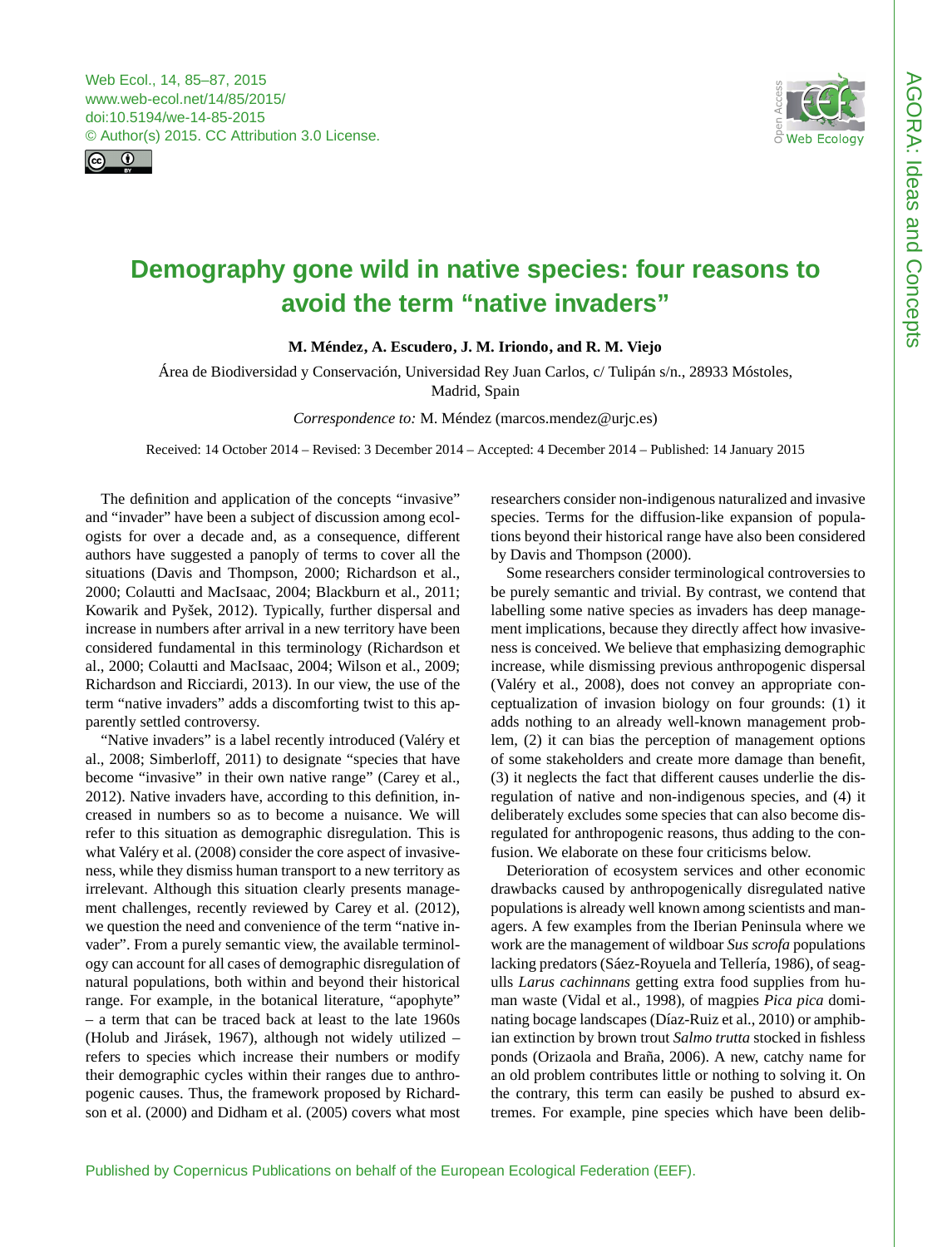erately stocked in their native area beyond historical numbers and which strongly influence the natural fire regime in Mediterranean areas (Barbero et al., 1990) could be considered native invaders.

Furthermore, using the value-laden "invader" in these cases can tip the balance against some species perceived as a nuisance by some influential stakeholders. Are the shags *Phalacrocorax carbo* really so damaging for the already overexploited salmon fisheries in the northern Iberian Peninsula (Álvarez, 2009)? Should the wolf, *Canis lupus*, which is regaining its historically lost quarters in the central and eastern Iberian peninsula (Alonso et al., 2012), be considered a native invader? Once the label "invader" is attached to a species, perception can be dangerously biased. This can be particularly misleading in regions such as the Mediterranean Basin, where man-induced changes go back for more than 8000 years. What is the reference ecosystem to use in order to decide if a particular species is rapidly spreading in a disregulated way or simply recovering a past equilibrium (Balaguer et al., 2014)?

What can be learnt from pooling native and nonindigenous demographically successful species under a common label? We believe that the underlying ecological processes and the consequences derived from the demographic expansion *within* or *beyond* a species' historical range are so different that pooling them under the same term is misleading (see Richardson and Ricciardi, 2013, for a similar reasoning). For example, the important distinction between drivers and passengers (Didham et al., 2005) developed for non-indigenous invaders is of little use for native invaders; all native invaders are passengers, or collateral damages of human alterations of the environment. By definition, there is no such thing as a driver native invader, because a historically abundant species is not perceived as an invader, but as an abundant species. Furthermore, the possibilities of controlling the disregulated demography of a species differ greatly among native and non-indigenous invaders. Historical adjustment to abiotic factors and natural enemies is radically different among native and non-indigenous invaders (Wilson et al., 2009), and leads to important evolutionary differences (Colautti and MacIsaac, 2004). Non-indigenous invaders lack a coevolutionary history that is present in native invaders, although non-indigenous species are liable to evolve rapidly in the invaded territory (Cox, 2004).

Finally, the term "native invader" deliberately excludes those populations showing recurrent increases in numbers (Simberloff, 2011). However, those species could modify their peak numbers or the frequency of demographic increases as a consequence of anthropogenic modifications of the environment. They are as liable to become nuisance species as any other native, anthropogenically disregulated species.

Native disregulated populations pose a management challenge that will potentially increase in the current scenario of global change (Battisti et al., 2005). However, we discourage

the use of "native invader", as it does not suggest any fruitful management guideline, may lead to wrong management decisions, and potentially hinder the advancement of invasion biology research.

**Acknowledgements.** We thank Lori J. De Hond for her linguistic assistance. This work was partially financed by Project MOUN-TAINS (CGL2013-38427) financed by the Spanish Government.

Edited by: D. Montesinos

## **References**

- Alonso, O., Laso, R., and Martín, D.: El lobo cría en la Comunidad de Madrid, Quercus, 321, 16–25, 2012.
- Álvarez, D.: Descastes de cormorán grande: historia de un despropósito, Quercus, 282, 80–81, 2009.
- Balaguer, L., Escudero, A., Martín-Duque, J. F., Mola, I., and Aronson, J.: The historical reference in restoration ecology:redefining a cornerstone concept, Biol. Conserv., 176, 12–20, 2014.
- Barbero, M., Bonin, G., Loisel, R., and Quézel, P.: Changes and disturbances of forest ecosystems caused by human activities in the western part of the mediterranean basin, Vegetatio, 87, 151– 173, 1990.
- Battisti, A., Stastny, M., Netherer, S., Robinet, C., Schopf, A., Roques, A., and Larsson, S.: Expansion of geographic range in the pine processionary moth caused by increased winter temperatures, Ecol. Appl., 15, 2084–2096, 2005.
- Blackburn, T. M., Pyšek, P., Bacher, S., Carlton, J. T., Duncan, R. P., Jarosik, V., Wilson, J. R. U., and Richardson, D. M.: A proposed unified framework for biological invasions, Trends Ecol. Evol., 26, 333–339, 2011.
- Carey, M. P., Sanderson, B. L., Barnas, K. A., and Olden, J. D.: Native invaders – challenges for science, management, policy, and society, Front. Ecol. Environ., 10, 373–381, 2012.
- Colautti, R. I. and MacIsaac, H. J.: A neutral terminology to define 'invasive' species, Divers. Distrib., 10, 135–141. 2004.
- Cox, G. W.: Alien species and evolution: the evolutionary ecology of exotic plants, animals, microbes, and interacting native species, Island Press, Washington DC, 377 pp., 2004.
- Davis, M. A. and Thompson, K.: Eight ways to be colonizer; two ways to be an invader: a proposed nomenclature scheme for Invasion Ecology, Bull. Ecol. Soc. Am., 81, 226–230, 2000.
- Díaz-Ruiz, F., García, J. T., Pérez-Rodríguez, L., and Ferreras, P.: Experimental evaluation of live cage-traps for black-billed magpies *Pica pica* management in Spain, Eur. J. Wildl. Res., 56, 239– 248, 2010.
- Didham, R. K., Tylianakis, J. M., Hutchinson, M. A., Ewers, R. M., and Gemmell, N. J.: Are invasive species the drivers of ecological change?, Trends Ecol. Evol., 20, 470–474, 2005.
- Holub, J. and Jirásek, V.: Zur Vereinheitlichung der Terminologie in der Phytogeographie, Folia Geobot. Phytotax., 2, 69–113, 1967.
- Kowarik, I. and Pyšek, P.: The first steps towards unifying concepts in invasion ecology were made one hundred years ago: revisiting the work of the Swiss botanist Albert Thellung, Divers. Distrib., 18, 1243–1252, 2012.
- Orizaola, G. and Braña, F.: Effect of salmonid introduction and other environmental characteristics on amphibian distribution